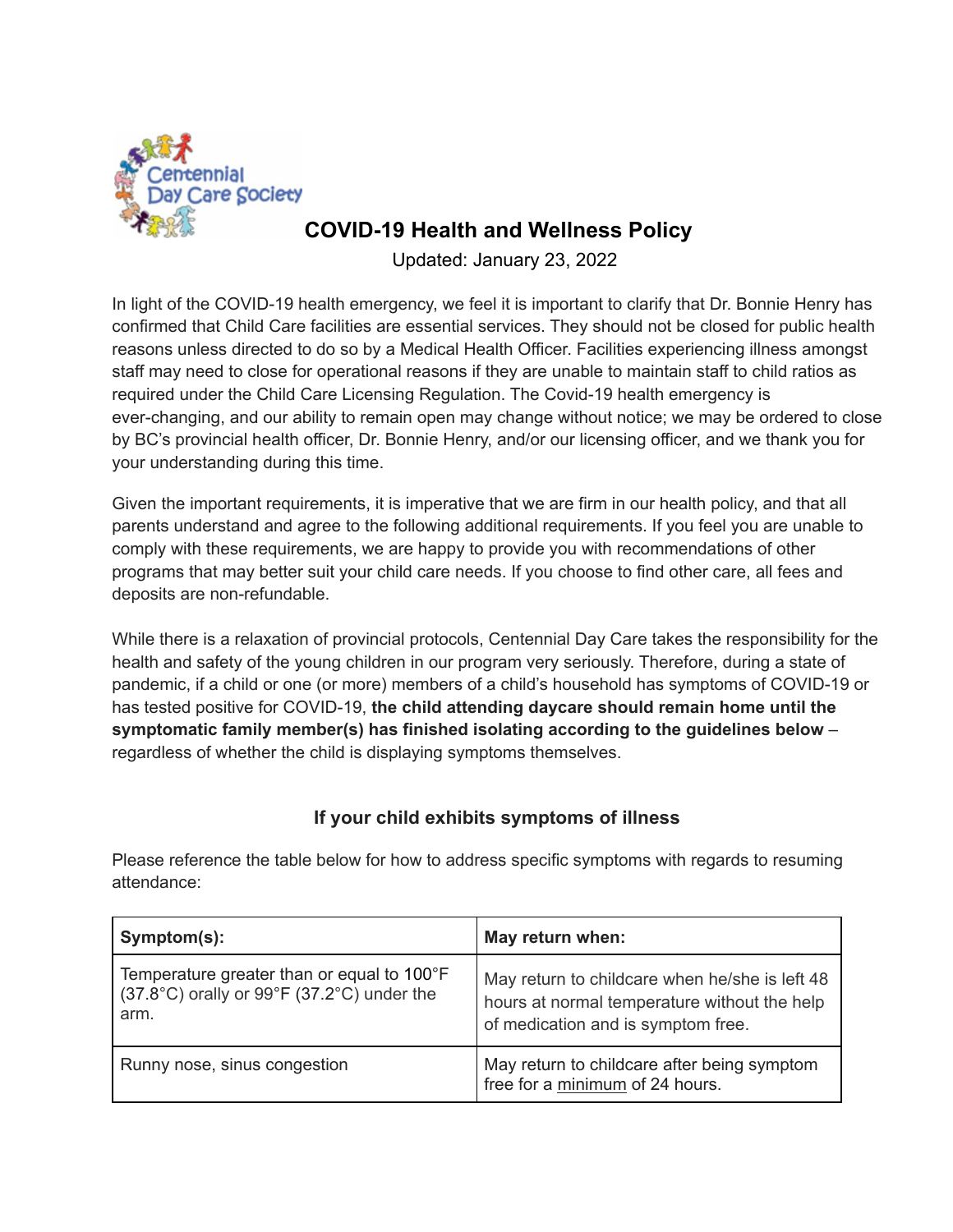| Cough                                                                                                                    | May return to childcare after being assessed,<br>deemed not contagious, and after being<br>symptom free for a minimum of 24 hours.                                                                                  |
|--------------------------------------------------------------------------------------------------------------------------|---------------------------------------------------------------------------------------------------------------------------------------------------------------------------------------------------------------------|
| Sore throat                                                                                                              | May return to childcare after being assessed,<br>deemed not contagious, and after being<br>symptom free for a minimum of 24 hours.                                                                                  |
| Difficulty breathing or wheezing                                                                                         | May return to childcare after being assessed,<br>deemed not contagious, and after being<br>symptom free for a minimum of 24 hours.                                                                                  |
| Unexplained fatigue, aches or cold/flu-like<br>symptoms                                                                  | If these symptoms are accompanied by a<br>cough, sore throat, difficulty breathing; you<br>must be assessed, deemed not contagious,<br>and symptom free for a minimum of 24 hours<br>before returning to childcare. |
| Eye infection, discharge, red/pink eyes                                                                                  | May return to childcare after being treated or<br>examined and is deemed not contagious.                                                                                                                            |
| Children who have, or children with others<br>living in the same home who has just<br>returned from international travel | May return to childcare after self-isolating for<br>a minimum of 14 days in accordance with<br>provincial and public health guidelines and<br>are symptom free.                                                     |

As soon as there is any doubt, isolation is put in place for the child or employee with symptoms of COVID-19 (persistent cough, persistent sneezing, fever, runny nose, sore throat and/or shortness of breath) The child will have adequate supervision until he/she can return home.

The parent/guardian is informed immediately that their child begins to exhibit symptoms of COVID-19. The parent/guardian will also be informed that he/she has 30 minutes to pick-up his/her child and that he/she should follow the advice given by public health officials by calling 8-1-1.

Children with any symptoms related to an infectious disease will be presumed as being cases of COVID-19; any potentially related symptoms (vomiting, diarrhea) will be treated in the same way and will force the child and/or affected staff member to leave immediately and only to return in accordance with current public health guidelines (811 or other health professionals), as well as existing policies on diseases already in place in the parent's manual. The same goes for any disease unrelated to COVID-19. There will be zero tolerance for any sign of immune weakness.

#### **Public Health [Guidance](http://www.bccdc.ca/Health-Info-Site/Documents/COVID_public_guidance/Guidance_Child_Care.pdf) for Child Care Settings**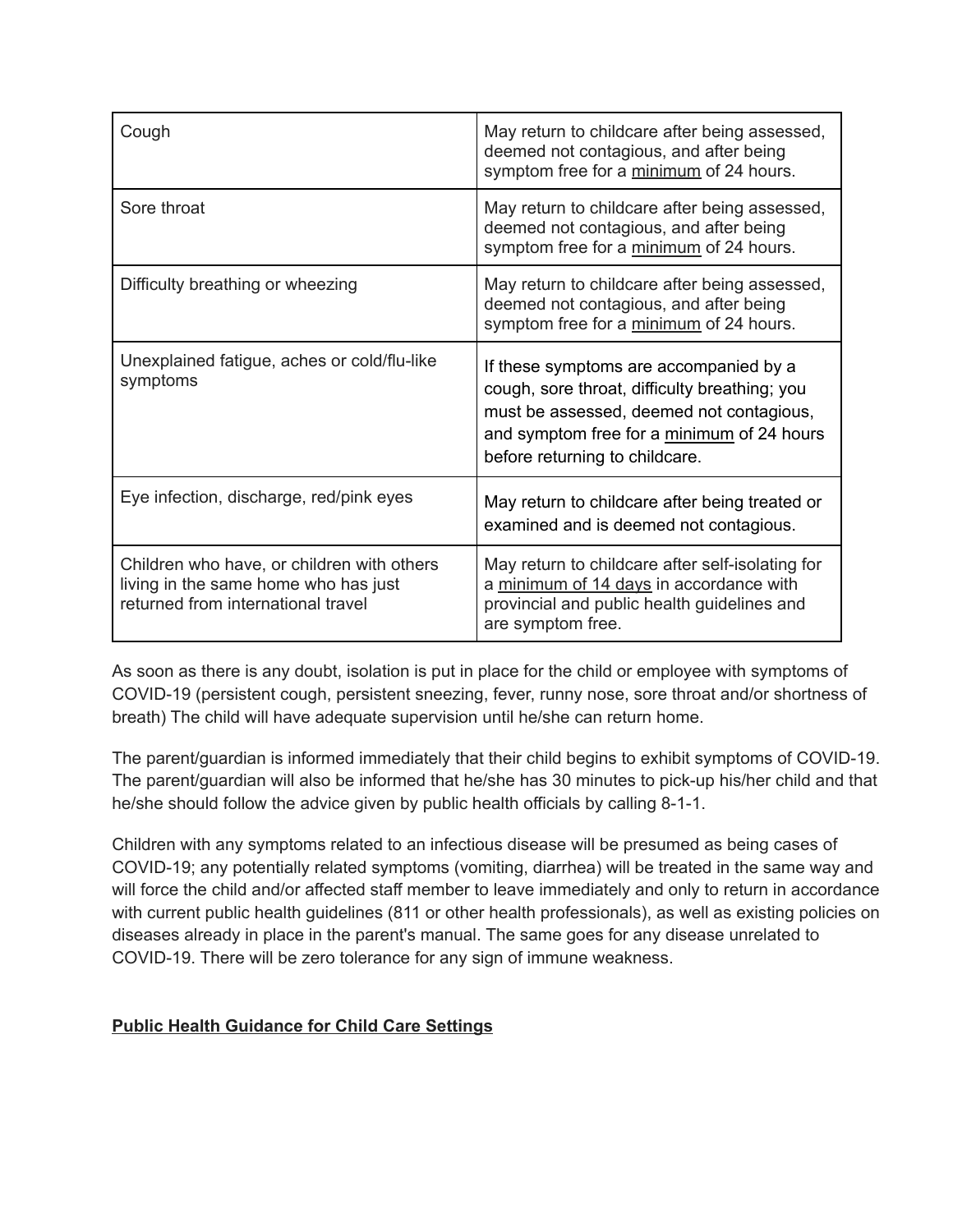## **If there is a confirmed or suspected case of COVID-19 in your household**

If a child or someone in their household has tested positive and are managing their illness at home, attendance can resume when all three of these conditions are met:

- At least 5 days have passed since the symptoms started, or from test date if there were no symptoms,
- The fever has resolved without the use of fever-reducing medication, such as acetaminophen or ibuprofen,
- and symptoms have improved.

If a child or someone in their household was not recommended for testing but has symptoms of COVID-19, there is no set amount of time for self-isolation. Instead, the child's attendance may resume once symptoms improve, and the household member no longer has a fever and feels well enough to return to normal activities, according to our center specific policy.

To reiterate, while there is a relaxation of provincial protocols, Centennial Day Care takes the responsibility for the health and safety of the young children in our program very seriously. Therefore, during a state of pandemic, if a child or one (or more) members of a child's household has symptoms of COVID-19 or has tested positive for COVID-19, **the child attending daycare should remain home until the symptomatic family member(s) has finished isolating according to the guidelines above** – regardless of whether the child is displaying symptoms themselves.

It is imperative that these policies be understood and respected. We realize that in any other situation or time, we wouldn't expect a child to stay home if their sibling were sick, however, in a state of pandemic, we would and do expect a child to stay home if their sibling or parents are sick. It's about being responsible in terms of stopping the spread of this virus and being respectful of others and their lives.

Please inform the center if your child or someone in your household is feeling ill – honest communication in regard to this virus is essential for the wellbeing of other families and staff. We want to allow other families to make an informed decision about sending their children to daycare when another child or household is home sick due to COVID or any other highly communicable infection.

We do not recommend that children with any underlying health concerns attend childcare programs during the COVID-19 pandemic.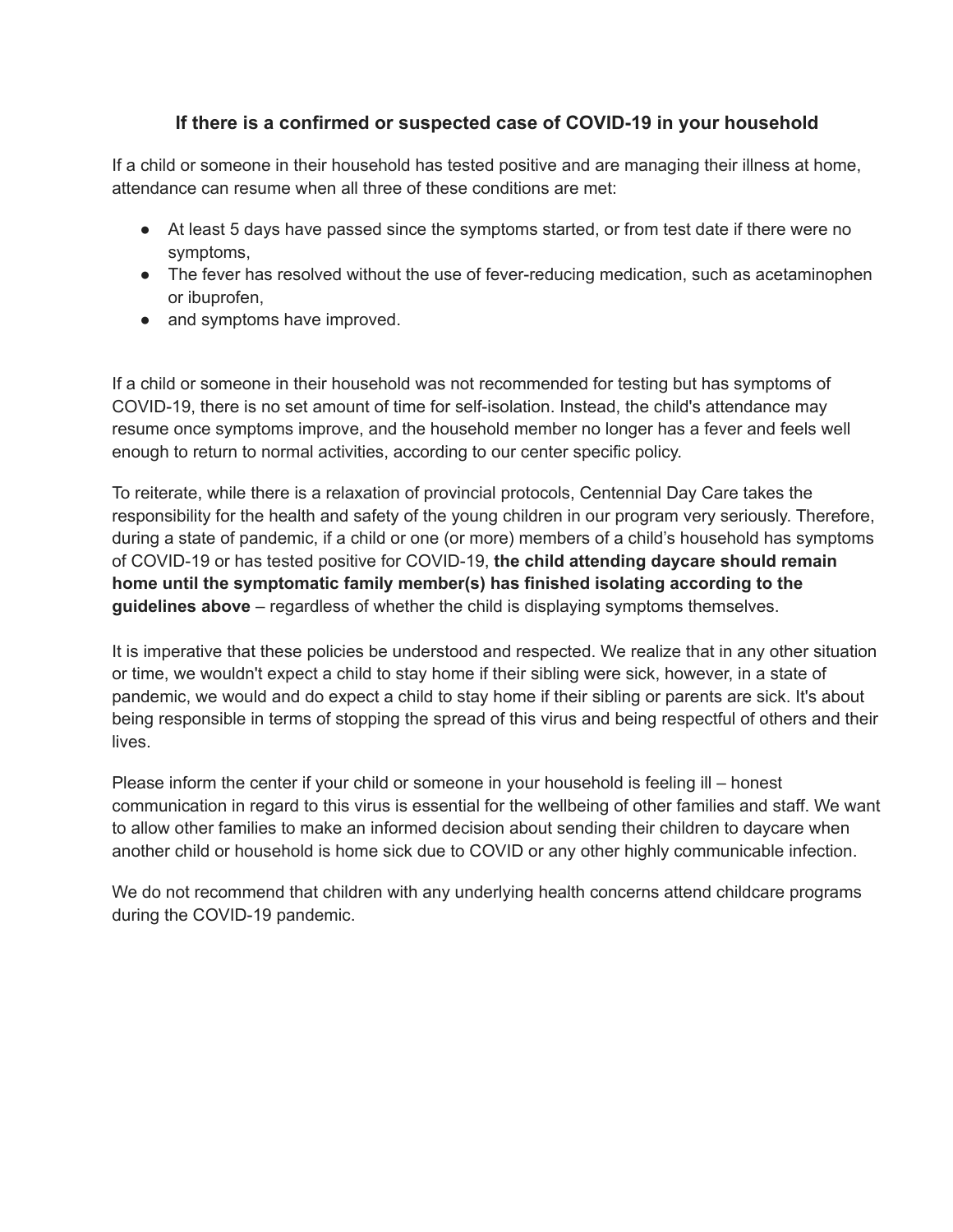## **Health Procedure**

#### **Children and staff may NOT attend childcare programs while they have any of the following symptoms:**

- Unusual, unexplained loss of appetite, fatigue, irritability, or headache.
- Eye infection.
- Unexplained rashes or any rash that is not confirmed by the doctor to be non-contagious
- Known or suspected communicable diseases (measles, chicken pox, pink eye, hand foot and mouth, etc.).
- Nausea, vomiting and/or diarrhea in the last 24 hours must stay home for at least 24 hours and until symptom-free.

#### **There is no exemption to this policy.**

- Staff and children will follow strict health protocols
- If a staff member is unwell with any of the above symptoms, they will be required to stay home and self-isolate according to provincial guidelines, and until symptoms reside – this may, in turn result in operational closures, however we will do our very best to avoid this all-together.
- We will ensure and supervise that hand washing is being done when; entering the building, before and after eating times, washroom use, after coughing or sneezing etc.

*Children are NOT required to social distance from each other. We will encourage them to not* congregate in a big group; however, children are naturally social and will allow them to be social with each other. We are working hard to ensure this is a safe, calm and caring place for the children.

## **Drop-off / Pick-up**

- Parents are not currently allowed to access our facility, drop off will occur at the front door.
- Parents will knock on the door and wait for an Educator to answer, check your child's temperature and parents will check their children into our program using Sandbox and carefully answer the Covid-19 Questionnaire cued.
- Children will come in and hang up their belongings.
- Children will immediately go to the washroom to wash their hands with soap and water for 20+ seconds, with the supervision of an educator.
- At the end of the day, the parent will knock on the door and staff will gather your child's things and bring them outside the door for pick up.

Please continue to observe social distancing expectations as you wait for an educator to bring your child and their belongings to you.